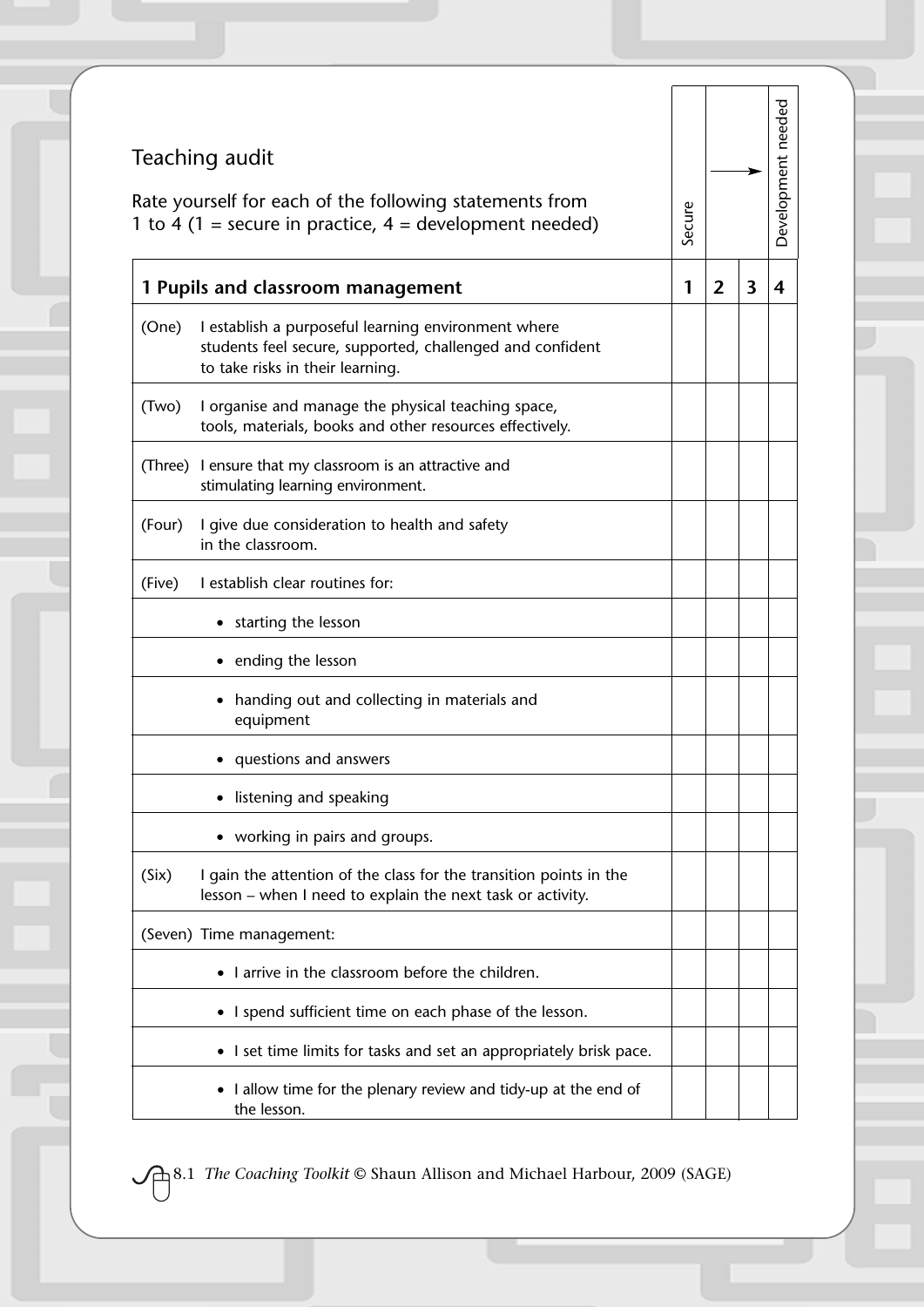|                                                                                                                        | Secure | Development needed |
|------------------------------------------------------------------------------------------------------------------------|--------|--------------------|
| (Eight) Use of the board:                                                                                              |        |                    |
| • I manage effectively the time of other adults in the classroom.                                                      |        |                    |
| My writing is legible and the board is well organised.                                                                 |        |                    |
| I write the date, topic and lesson objectives.                                                                         |        |                    |
| I check on the children whilst writing on the board.                                                                   |        |                    |
| I move around the classroom ensuring that students are on task.<br>(Nine)                                              |        |                    |
| I know how to organise students into groups for effective learning.<br>(Ten)                                           |        |                    |
| (Eleven) The framework for classroom discipline:                                                                       |        |                    |
| I meet and greet the class on arrival.                                                                                 |        |                    |
| I manage students' behaviour constructively ('catch them<br>being good').                                              |        |                    |
| I teach my rules, routines and expectations explicitly and<br>continue to reinforce them.                              |        |                    |
| I have a written Classroom Discipline Plan that includes<br>classroom rules, a seating plan and rewards and sanctions. |        |                    |
| I apply rewards and sanctions consistently and fairly in<br>my classroom.                                              |        |                    |
| I use my voice, body posture, eye contact and proximity<br>to students to manage their behaviour.                      |        |                    |
| I deal with low-level disruption and challenge promptly.                                                               |        |                    |
| I promote self-control and independence in my students.                                                                |        |                    |
| 2 Planning, teaching and assessment                                                                                    |        |                    |
| Planning:<br>(One)                                                                                                     |        |                    |
| I plan my lessons thoroughly to the school/department<br>format.                                                       |        |                    |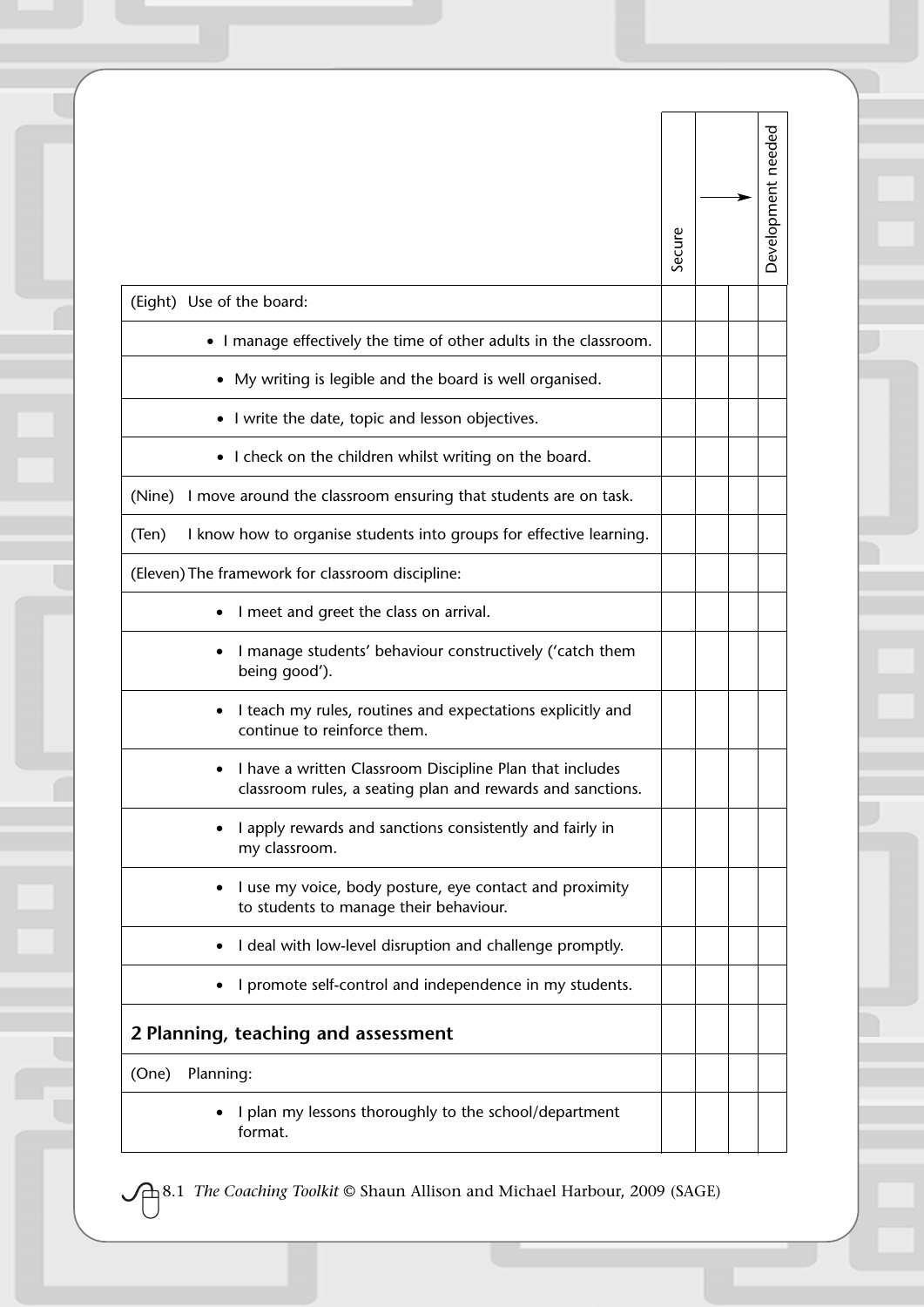|                                                                                                                                                                                                                                     |        |  | Development needed |
|-------------------------------------------------------------------------------------------------------------------------------------------------------------------------------------------------------------------------------------|--------|--|--------------------|
|                                                                                                                                                                                                                                     | Secure |  |                    |
| I take account of the aptitudes, abilities, interests, learning<br>styles and prior learning of the children when preparing<br>my lessons.                                                                                          |        |  |                    |
| I prepare my lessons in line with the National Curriculum<br>programme of study and the department scheme of work.                                                                                                                  |        |  |                    |
| I plan a variety of activities.                                                                                                                                                                                                     |        |  |                    |
| I plan the timing of each section of the lesson.                                                                                                                                                                                    |        |  |                    |
| I plan the use of resources and other adults in my lessons.                                                                                                                                                                         |        |  |                    |
| I plan the key questions and transition points.                                                                                                                                                                                     |        |  |                    |
| I regularly evaluate my lessons.                                                                                                                                                                                                    |        |  |                    |
| (Two)<br>Lesson structure:                                                                                                                                                                                                          |        |  |                    |
| In my lessons, previous learning is regularly reviewed.                                                                                                                                                                             |        |  |                    |
| I set clear, challenging and relevant learning objectives.                                                                                                                                                                          |        |  |                    |
| I explain the learning objectives to the students and ensure<br>that they understand the tasks and learning outcomes and<br>how they relate to their prior learning.                                                                |        |  |                    |
| I divide my lessons into manageable chunks.                                                                                                                                                                                         |        |  |                    |
| I employ interactive teaching methods and collaborative<br>group work.                                                                                                                                                              |        |  |                    |
| I promote active and independent learning that enables<br>students to think for themselves and to plan and manage<br>their own learning.                                                                                            |        |  |                    |
| I conduct an effective plenary review of learning at the end of<br>the lesson in which the students are actively engaged. This<br>enables me and the children to know whether or not they have<br>achieved their learning outcomes. |        |  |                    |
| (Three) Catering for differences:                                                                                                                                                                                                   |        |  |                    |
|                                                                                                                                                                                                                                     |        |  |                    |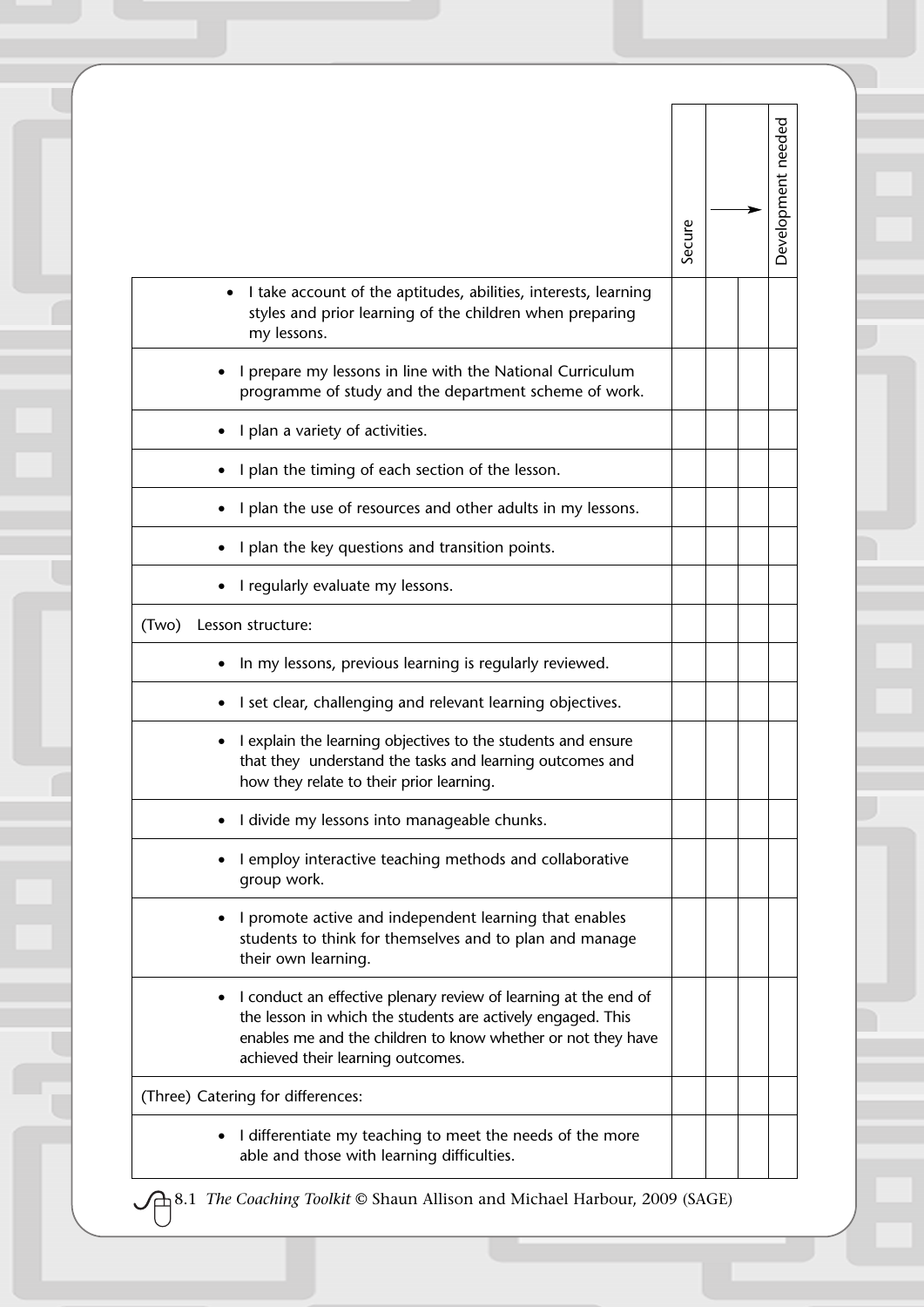|         |                                                                                               | Secure |  | Development needed |
|---------|-----------------------------------------------------------------------------------------------|--------|--|--------------------|
|         | My lessons take account of the students' varying interests<br>and experiences.                |        |  |                    |
|         | My lessons pay attention to gender differences in learning.                                   |        |  |                    |
|         | My lessons cater for different learning styles (visual, auditory<br>and kinesthetic).         |        |  |                    |
|         | I involve all the children in the lessons.                                                    |        |  |                    |
| (Four)  | I use appropriate questioning techniques to develop and<br>check understanding and knowledge. |        |  |                    |
| (Five)  | I help individuals with their learning.                                                       |        |  |                    |
| (Six)   | Resources for learning:                                                                       |        |  |                    |
|         | I select and prepare appropriate resources to use in my<br>teaching.                          |        |  |                    |
|         | I make effective use of visual aids.                                                          |        |  |                    |
|         | (Seven) I teach literacy, numeracy and ICT skills as the need arises.                         |        |  |                    |
| (Eight) | Homework:                                                                                     |        |  |                    |
|         | I set homework regularly and explain its purpose.                                             |        |  |                    |
|         | I set homework which consolidates and extends work<br>carried out in class.                   |        |  |                    |
|         | I set homework which encourages students to learn<br>independently.                           |        |  |                    |
|         | I set homework which helps students to prepare for<br>the next lesson.                        |        |  |                    |
|         | I mark homework promptly and give immediate feedback.                                         |        |  |                    |
|         | I monitor and record the setting and completion<br>of homework.                               |        |  |                    |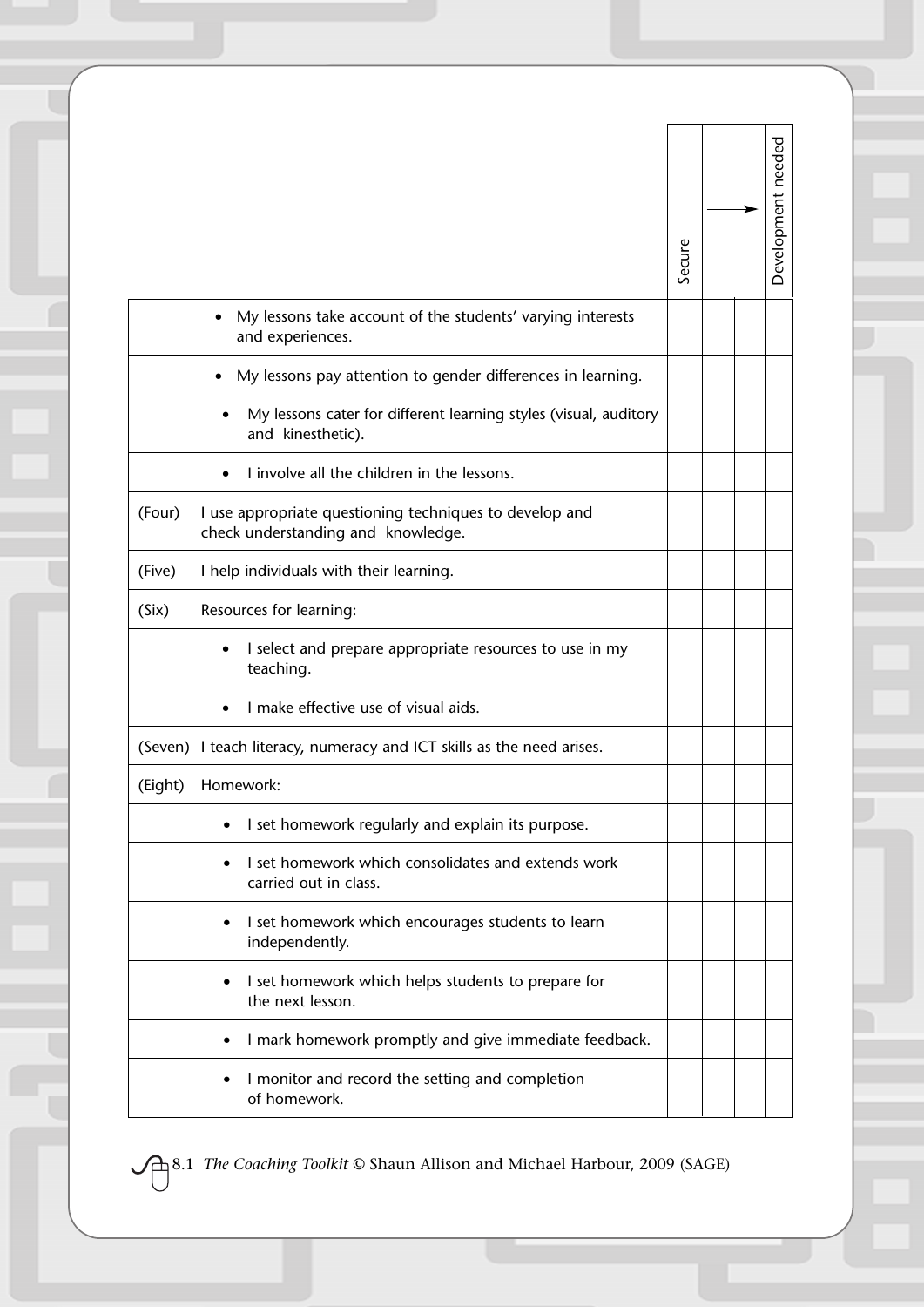|                                                                                                                                                                                | Secure | Development needed |
|--------------------------------------------------------------------------------------------------------------------------------------------------------------------------------|--------|--------------------|
| (Nine)<br>Assessment, recording and reporting:                                                                                                                                 |        |                    |
| I monitor and assess students' progress by checking their<br>understanding as the lesson unfolds.                                                                              |        |                    |
| I give immediate and constructive feedback to support<br>students as they learn.                                                                                               |        |                    |
| I use assessment to evaluate the progress of students<br>towards planned learning objectives.                                                                                  |        |                    |
| I use assessment to encourage students to make further<br>improvement.                                                                                                         |        |                    |
| I use assessment to identify learning gaps and to<br>correct misunderstandings.                                                                                                |        |                    |
| I use assessment to improve my planning and teaching.                                                                                                                          |        |                    |
| I involve students in peer assessment and self-assessment<br>in order to help students to reflect on, evaluate and<br>improve their own performance.                           |        |                    |
| I use assessment to identify more able students, those who<br>are working below age-related expectations and those who<br>are failing to achieve their potential for learning. |        |                    |
| I use assessment to set targets with and for the students<br>and discuss with them their National Curriculum levels.                                                           |        |                    |
| I mark students' work to a consistent/agreed standard.                                                                                                                         |        |                    |
| I return work and give feedback promptly.                                                                                                                                      |        |                    |
| I record students' progress and achievements systematically.                                                                                                                   |        |                    |
| I report progress to parents on a regular basis.                                                                                                                               |        |                    |
| 3 Subject knowledge and understanding                                                                                                                                          |        |                    |
| I have a good knowledge and understanding of my subject(s).<br>(One)                                                                                                           |        |                    |